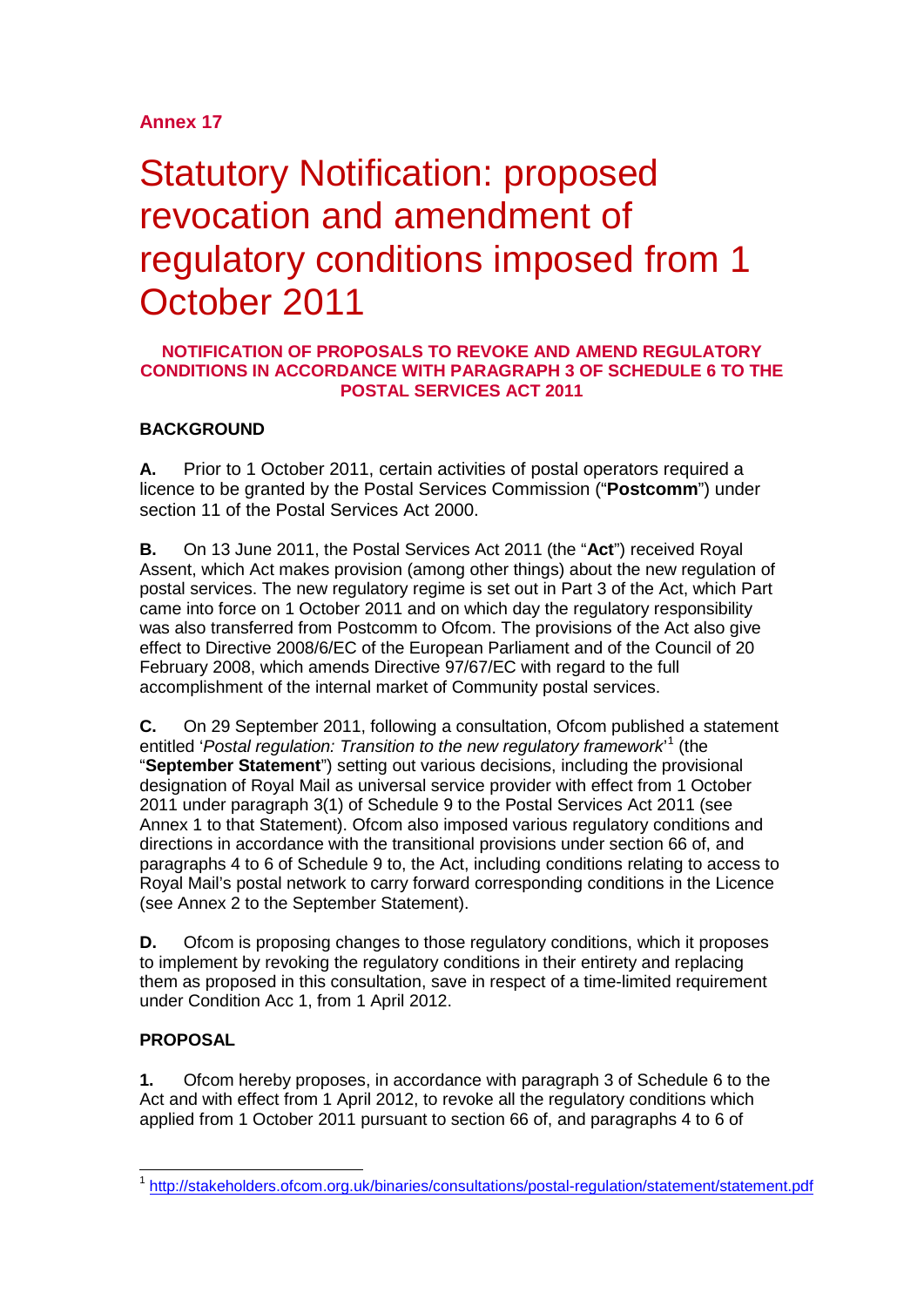Schedule 9 to, the Act, as set out in Annex 2 to the September Statement, with the exception of Acc 1.1 to Acc 1.28.

**2.** Ofcom proposes to amend Condition Acc 1.24 as follows: the reference to "Acc 1.24" shall be replaced with "Acc 1.1".

**3.** For the avoidance of doubt, this revocation proposal does not affect the following instruments and decisions discussed in the September Statement:

- Provisional designation of Royal Mail as universal service provider;
- Information gathering quidelines;
- Approval of IDRS Ltd to administer the Postal Redress Service under section 52 and Schedule 5 of the Postal Services Act 2011;
- Specification of the manner under which disputes may be brought to Ofcom
- Direction under section 116(5)-(6) of the Postal Services Act 2000;
- Direction under section 116(2A) of the Postal Services Act 2000.

**4.** Ofcom is consulting separately on the Statement of Charging Principles, which is therefore also unaffected by this revocation proposal.

**5.** The effect of, and Ofcom's reasons for making, this proposal are set out in the accompanying consultation document.

#### **OFCOM'S DUTIES AND LEGAL TESTS**

**4.** Ofcom is satisfied that this proposal satisfies the general test in paragraph 1 of Schedule 6 to the Act.

**5.** In making this proposal, Ofcom has considered and acted in accordance with its principal duty in section 29 of the Act and its general duties in section 3 of the Communications Act 2003.

#### **MAKING REPRESENTATIONS**

**6.** Representations may be made to Ofcom about the proposal set out in this Notification by no later than **31 January 2012**.

**7.** Copies of this Notification and the accompanying consultation document have been sent to the Secretary of State in accordance with paragraph 5(1)(a) of Schedule 6 to the Act and to the European Commission in accordance with paragraph 5(2) of Schedule 6 to the Act.

**8.** By virtue of paragraph 3(5) of Schedule 6 to the Act, Ofcom may give effect, with or without modifications, to a proposal with respect to which it has published a notification only if Ofcom has—

- **(a)** considered every representation about the proposal that is made to Ofcom within the period specified in this Notification; and
- **(b)** had regard to every international obligation of the United Kingdom (if any) which has been notified to Ofcom for this purpose by the Secretary of State.
- **9.** The Schedule to this Notification shall form part of this Notification.